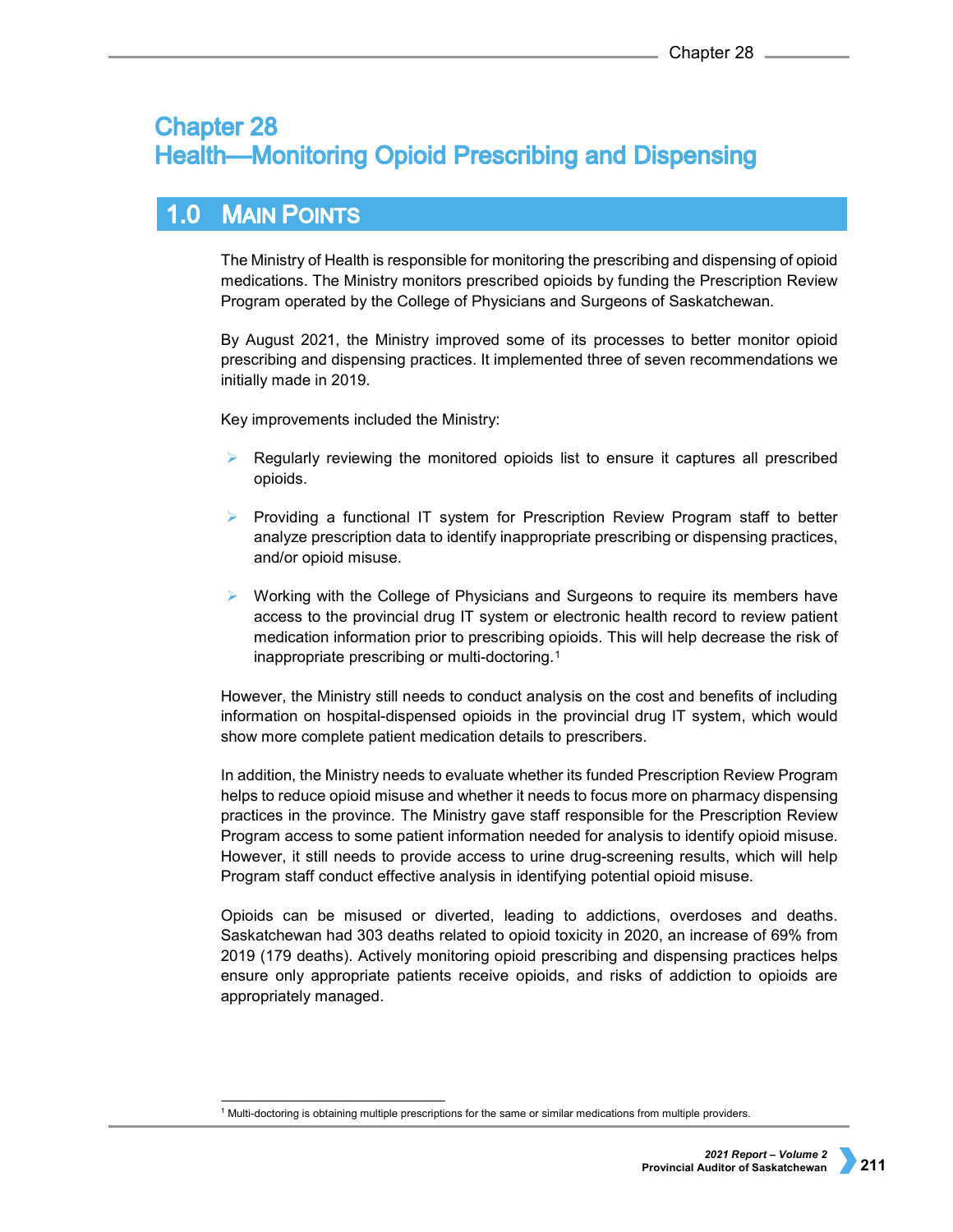#### **INTRODUCTION**  $2.0<sub>l</sub>$

The Ministry of Health is responsible for monitoring the prescribing and dispensing of opioid medications within the province under *The Prescription Drugs Act*.

Opioid medications are some of the controlled substances under *The Controlled Drugs and Substances Act* (Canada) and *The Narcotic Control Regulations* (Canada). While opioid medication can bring significant improvements to patients' quality of life by relieving pain, it has a greater risk for misuse and abuse leading to addictions, overdoses, and deaths. $2$ 

As shown in the **Figure 1**, between 2015–16 and 2020–21, the number of individuals receiving prescribed opioids from Saskatchewan pharmacies slowly declined. In 2020–21, 85,131 individuals received prescribed opioids for pain with pharmacies filling 429,739 opioid prescriptions; hydromorphone (47%), codeine (30%) and morphine (11%) made up the majority of these prescriptions. In 2020–21, pharmacies dispensed 371,932 prescriptions for opioids used for treating opioid dependence (e.g., methadone, buprenorphine/naloxone).[3,](#page-1-1)[4](#page-1-2)

### **Figure 1—Number of Individuals Who Received Prescribed Opioids from a Saskatchewan PharmacyA**

|                                                             | $2015 - 16$ | 2016-17 | $2017 - 18$ | 2018-19 | 2019-20 | $2020 - 21$ | % Change<br>between<br>2019-20 and<br>$2020 - 21$ |
|-------------------------------------------------------------|-------------|---------|-------------|---------|---------|-------------|---------------------------------------------------|
| Saskatchewan<br>residents with<br>an opioid<br>prescription | 107.626     | 106.691 | 102.281     | 98.947  | 94.260  | 85,131      | $(9.7\%)$                                         |

Source: Based on information provided by the Ministry of Health.

<sup>A</sup> **Figure 1** does not include prescribed opioids dispensed in Saskatchewan's hospitals.

While many of the harms (addictions, overdoses, and deaths) may be due to the use of illicit opioids, such as heroin, prescription opioids are also contributing to the public health crisis.

According to Saskatchewan's Coroners Service September 2021 report, the province had 303 apparent opioid toxicity deaths in 2020, an increase of 69% from 2019 (179 deaths in 2019).[5](#page-1-3) Fentanyl, hydromorphone, and acetyl-fentanyl were the top three opioids causing deaths.[6](#page-1-4)

The Ministry monitors prescribing and dispensing practices for prescribed opioids by funding the Prescription Review Program operated by the College of Physicians and Surgeons of Saskatchewan; it has done so since 1988.

[www.choosingwisely.org/patient-resources/using-opioids-safely-after-surgery/](http://www.choosingwisely.org/patient-resources/using-opioids-safely-after-surgery/) (24 March 2021).

<span id="page-1-1"></span><span id="page-1-0"></span><sup>&</sup>lt;sup>3</sup> Based on information provided by the Ministry of Health.

<span id="page-1-2"></span><sup>4</sup> The number of opioid prescriptions remained relatively unchanged since 2018–19 with 441,354 opioid prescriptions and 359,681 prescriptions for opioids used for treating opioid dependence.

[publications.saskatchewan.ca/#/products/90505](https://publications.saskatchewan.ca/#/products/90505) (9 September 2021).

<span id="page-1-4"></span><span id="page-1-3"></span><sup>6</sup> Acetyl-fentanyl is an opioid analgesic drug that is a fentanyl analog and estimated at 15 times more potent than morphine, but much less potent than pure fentanyl. Acetyl-fentanyl is an illicit drug, therefore the Ministry of Health has no ability to monitor the use of this drug.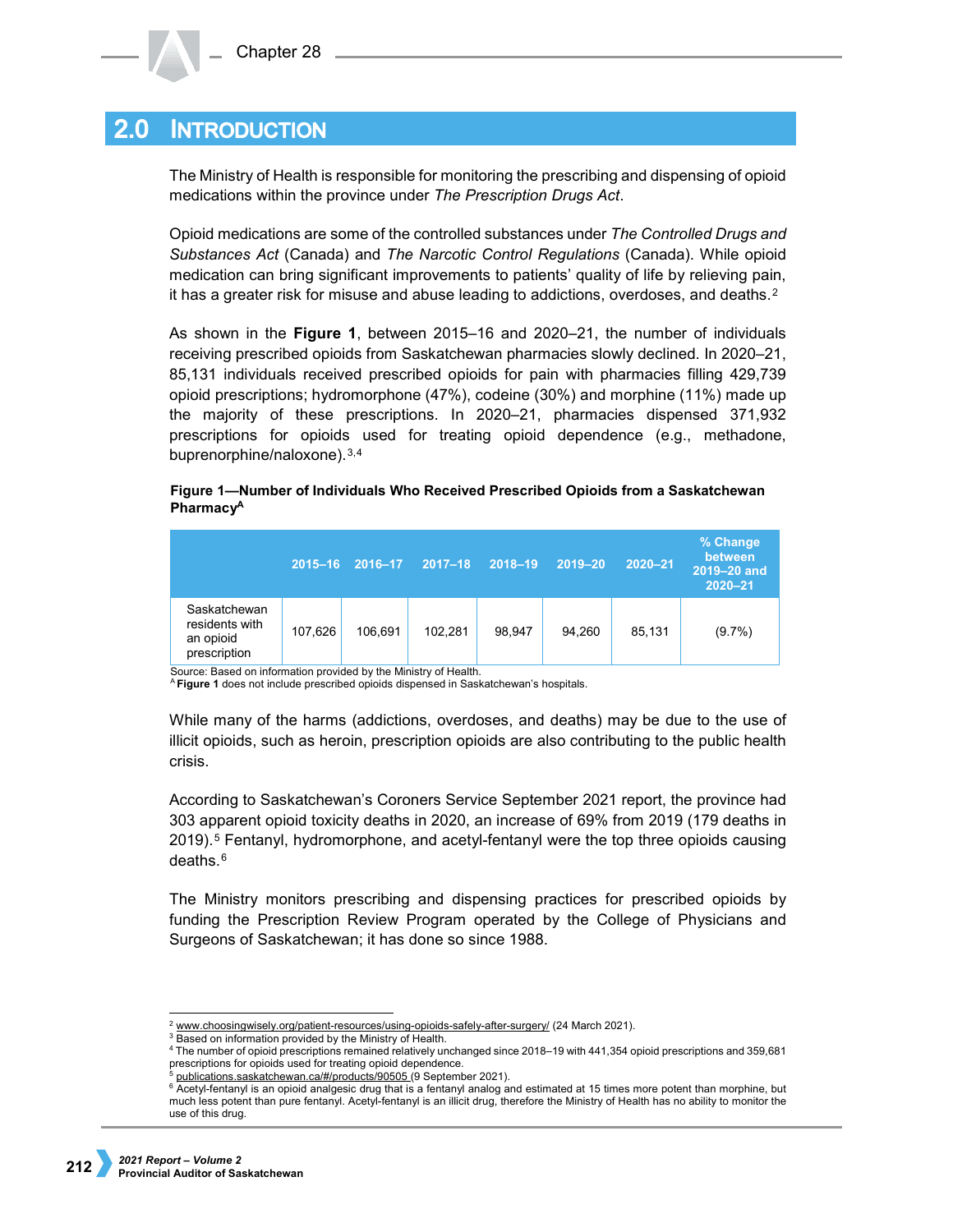Actively monitoring prescribing and dispensing of opioids helps ensure only appropriate patients receive opioids. In addition, monitoring can improve prescribing practices for opioids, lower or prevent risk of harms related to opioids, as well as help to identify patients potentially at risk of addiction. Ineffectively monitoring prescribing and dispensing of opioids may result in increased opioid abuse or diversion leading to overdoses and death, as well as additional costs to the healthcare system.

#### $2.1$ **Focus of Follow-Up Audit**

This audit assessed the status of seven recommendations made in our *2019 Report – Volume 1*, Chapter 7, about the Ministry of Health's processes to monitor the prescribing and dispensing of opioids to reduce misuse and addiction. We concluded for the 12-month period ended February 28, 2019, the Ministry had, other than the areas identified in our seven recommendations, effective processes.

To conduct this audit engagement, we followed the standards for assurance engagements published in the *CPA Canada Handbook—Assurance* (CSAE 3001). To evaluate the Ministry's progress toward meeting our recommendations, we used the relevant criteria from the original audit. Ministry management agreed with the criteria in the original audit.

To complete this follow-up audit, we interviewed key Ministry and College of Physicians and Surgeons of Saskatchewan staff; and examined key committee minutes, other records, and reports relating to monitoring opioid prescribing and dispensing practices.

#### $3.0$ **STATUS OF RECOMMENDATIONS**

This section sets out each recommendation including the date on which the Standing Committee on Public Accounts agreed to the recommendation, the status of the recommendation at August 31, 2021, and the Ministry of Health's actions up to that date.

#### $3.1$ **Opioids Dispensed in Hospitals Not Tracked Provincially**

*We recommended the Ministry of Health assess the cost and benefit to patient safety of recording hospital-dispensed opioids in the provincial drug IT system.* (*2019 Report – Volume 1*, p. 102, Recommendation 1; Public Accounts Committee has not yet considered this recommendation as of October 29, 2021)

**Status**—Not Implemented

The Ministry of Health has not assessed the cost and benefit to patient safety of recording prescribed opioids dispensed in Saskatchewan hospitals in the provincial drug IT system.[7](#page-2-0)

Saskatchewan pharmacies record all dispensed opioids in the provincial drug IT system. This IT system does not include information about any drugs (including opioids) dispensed in Saskatchewan hospitals.

<span id="page-2-0"></span> $7$  The provincial drug IT system is called the Pharmaceutical Information Program or PIP.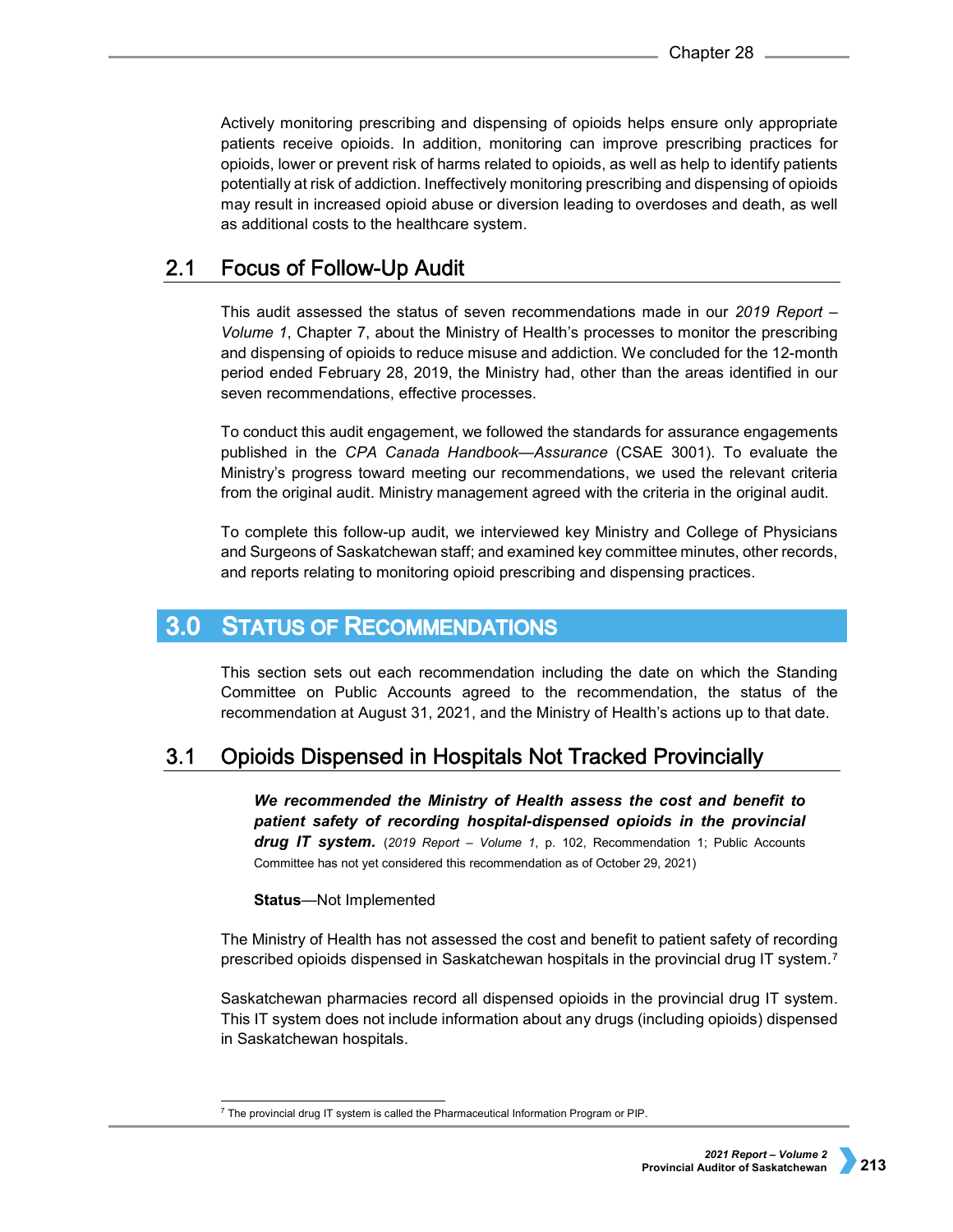Rather, each hospital in the province operated by the Saskatchewan Health Authority, uses its own IT system (e.g., BDM—pharmacy management system) to track all medication prescribed to a patient while in the hospital, including in emergency rooms.

In early 2020, the Ministry planned to engage main partners in Saskatchewan's health sector (i.e., the Authority and eHealth) to discuss integrating data on hospital-dispensed opioids in the provincial drug IT system. However, in March 2020, the priority in the health sector shifted to the COVID-19 pandemic response. The Ministry does not anticipate assessing the cost and benefit of integrating hospital-dispensed opioids into its provincial drug IT system sooner than 2022–23.

Without information on opioids prescribed at hospitals, prescribers do not have a complete medication profile (i.e., patient's full prescription history). This increases the risk of opioid medications inappropriately prescribed and dispensed, which could lead to serious sideeffects for patients (e.g., overdose) or to opioid diversion.

### **Physicians Encouraged to Review Patient History Before**  $3.2$ **Prescribing Opioids**

*We recommended the Ministry of Health work with the College of Physicians and Surgeons of Saskatchewan to consider requiring its members to review patient medication profiles prior to prescribing opioids.*  (*2019 Report – Volume 1*, p. 110, Recommendation 4; Public Accounts Committee has not yet considered this recommendation as of October 29, 2021)

# **Status**—Implemented

The Ministry of Health worked with the College of Physicians and Surgeons of Saskatchewan (the physicians' regulatory body) to recommend physicians check patient medication profiles prior to prescribing opioids.

In fall 2019, the Ministry began discussions with the College about requiring physicians to review patient medication profiles through either the provincial drug IT system or electronic health records (eHR Viewer) prior to prescribing opioids.<sup>8</sup>

In September 2020, the College approved, and publicly posted on its website, a policy requiring all physicians to have an account for either the provincial drug IT system and/or eHR Viewer.<sup>[9](#page-3-1)</sup> We found that the number of physician accounts in the provincial drug IT system and eHR Viewer is similar to the number of practicing physicians in the province (i.e., about 2,600). As shown in **Figure 2**, the policy sets out guiding principles and expectations for physicians. For example, the College highly recommends physicians review patients' medication profiles before prescribing opioids, especially when prescribing medication to a patient for whom they do not regularly provide care.

<span id="page-3-0"></span><sup>&</sup>lt;sup>8</sup> The eHR Viewer includes medication information from the Pharmaceutical Information Program (PIP) for the previous 25 months, as well as additional information such as drug allergies, pharmaceutical notes, and other medication information (e.g., contraindications).

<span id="page-3-1"></span><sup>9</sup> www.cps.sk.ca/imis/CPSS/CPSS/Legislation\_ByLaws\_Policies\_and\_Guidelines/Legislation\_Content/Policies\_and\_Guidelin [es\\_Content/Prescribing\\_Access\\_to\\_PIP\\_or\\_eHR\\_Viewer.aspx](http://www.cps.sk.ca/imis/CPSS/CPSS/Legislation__ByLaws__Policies_and_Guidelines/Legislation_Content/Policies_and_Guidelines_Content/Prescribing_Access_to_PIP_or_eHR_Viewer.aspx) (21 September 2021).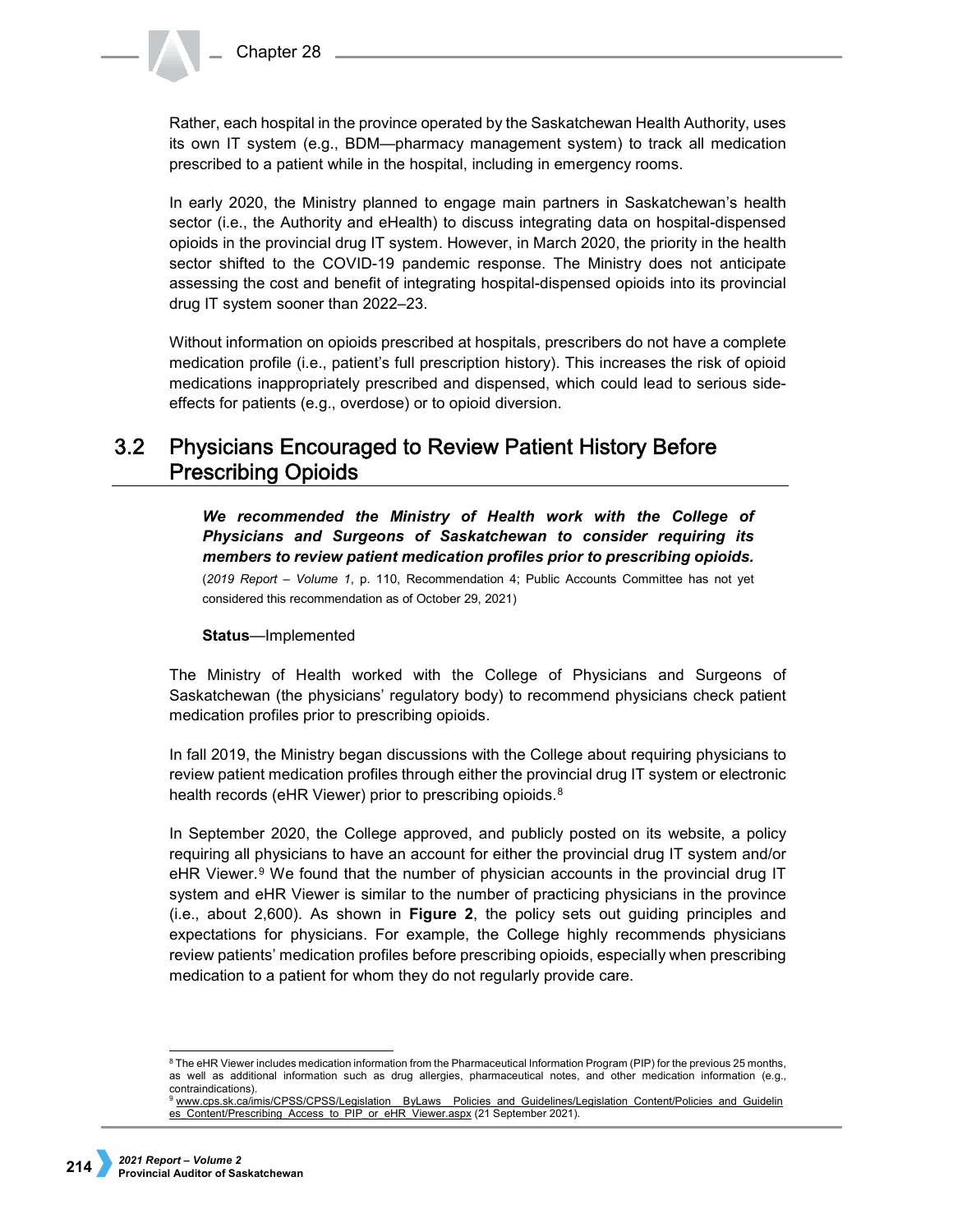## **Figure 2—Guiding Principles and Expectations for Physicians to Access the Pharmaceutical Information Program (PIP) or Electronic Health Record (eHR) Viewer Prior to Prescribing Drugs**

### **Guiding Principles:**

The College recognizes that optimal prescribing requires access to a patient's past and current medication profile, including current prescriptions and dosages. Ideally, physicians (or in the case of the eHR Viewer, their designate with appropriate credentials) should access a patient's medication profile in the PIP or the eHR Viewer prior to the physician writing any prescription, and particularly for Prescription Review Program medications. The review of this information has the potential to reduce risk by alerting physicians to contraindications and allergies, therefore preventing harmful drug interactions and combinations. It also has the potential to alert physicians to patients who are not taking their medications as prescribed, and to assist in preventing patients from obtaining multiple prescriptions for the same or similar medications from multiple providers.

### **College Expectations:**

- All physicians licensed in Saskatchewan who prescribe and/or order medications must have active login capability with either the PIP and/or the eHR Viewer.
- The College recommends that physicians view a patient's medication profile in the PIP or the eHR Viewer prior to prescribing medication. This is highly recommended when prescribing opioids or other psychoactive medications to a patient and, most particularly, when the physician does not look after the patient on a regular basis.

Source: Adapted from the College of Physicians and Surgeons of Saskatchewan's policy *Prescribing: Access to the Pharmaceutical Information Program (PIP) or Electronic Health Record (eHR) Viewer*.

Recommending physicians check the medication profile of a patient prior to prescribing opioids may help physicians better identify patients at risk of misusing opioids, and reduce the risk of patients multi-doctoring (that is, obtaining opioid prescriptions from multiple doctors).

#### List of Monitored Opioids Reviewed and Updated  $3.3<sub>2</sub>$

*We recommended the Ministry of Health participate in a regular review of the list of opioid drugs associated with misuse and addiction that it wants monitored.* (*2019 Report – Volume 1*, p. 107, Recommendation 2; Public Accounts Committee has not yet considered this recommendation as of October 29, 2021)

### **Status**—Implemented

The Ministry of Health participates in regular reviews and updates the list for monitored opioids associated with misuse and addiction.

In October 2019, the Ministry formed a Prescription Review Program Advisory Committee and drafted the Committee's terms of reference. One of the Committee's purposes is to annually review the monitored drugs list, and update it as required.<sup>[10](#page-4-0)</sup>

As shown in **Figure 3**, the Committee is co-led by the Ministry and the College of Physicians and Surgeons of Saskatchewan and has representatives from key program partners.

<span id="page-4-0"></span> $10$  The College of Physicians and Surgeons of Saskatchewan sets out the monitored drugs list in the College's Regulatory Bylaws.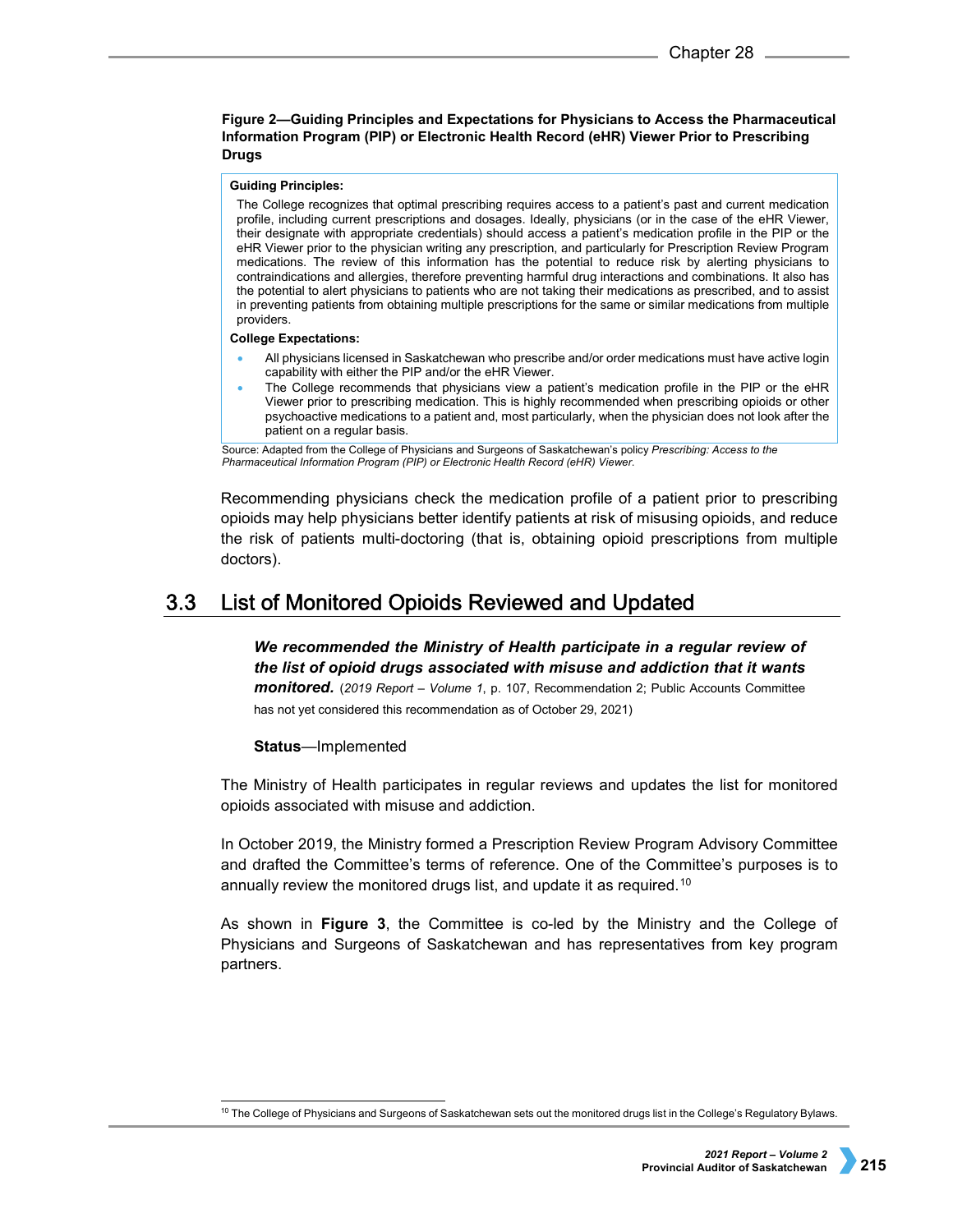# **Figure 3—Membership of the Prescription Review Program Advisory Committee**

### **Co-chairs:**

- Director, Professional Practice Unit, Drug Plan and Extended Benefits Branch, Ministry of Health
- Registrar, College of Physicians and Surgeons of Saskatchewan

**Members include:**

- Representatives from:
	- College of Physicians and Surgeons of Saskatchewan
	- **Saskatchewan Registered Nurses Association**
	- Saskatchewan College of Pharmacy Professionals
	- Saskatchewan College of Dental Surgeons
	- **Ministry of Health, Drug Plan and Extended Benefits Branch**
- Prescription Review Program Pharmacist Manager
- Prescription Review Program Operations Manager

Source: Adapted from the Prescription Review Program Advisory Committee, *Terms of Reference*.

Prescription Review Program staff reviewed the list of drugs in *The Controlled Drugs and Substances Act* to determine which drugs, including opioids, should be added to the monitored drugs list. Program staff also reviewed what drugs other provinces monitor. As a result of this work, and in consultation with key partners, Program staff proposed to the Prescription Review Program Advisory Committee adding 13 drugs (seven of them opioids) to the monitored drugs list. For example, the proposal included adding opioids the Program did not previously monitor, but were listed in the *Controlled Drugs and Substances Act* (e.g., diacetylmorphine [heroin], diphenoxylate), as well as opioids monitored by other provinces (e.g., tapentadol). These drugs have a greater risk of overdose or addiction.

At the October 2019 meeting, the Advisory Committee approved the additions to the list of monitored drugs, including certain opioids. The College amended its regulatory bylaws to update the list of monitored drugs and received the Ministry's approval in February 2020.[11](#page-5-0)

Due to the COVID-19 pandemic, the Advisory Committee has not met since October 2019. However, we found the Ministry and Program staff continue to consult on drugs with a higher risk of misuse. For example, in November 2020, the Ministry suggested adding two other drugs (not opioids) at a higher risk for misuse to the monitored drugs list. The College amended its regulatory bylaws in January 2021 and the Ministry approved the bylaw changes in April 2021.

Regularly reviewing the monitored drugs list ensures it is current and all opioids that are, or can be, associated with misuse and addiction are monitored by the Prescription Review Program.

#### $3.4$ **Prescription Review Program Assessment Needed**

*We recommended the Ministry of Health determine whether the Prescription Review Program is helping reduce the misuse of prescribed opioids in Saskatchewan.* (*2019 Report – Volume 1*, p. 111, Recommendation 5; Public Accounts Committee has not yet considered this recommendation as of October 29, 2021)

**Status**—Not Implemented

<span id="page-5-0"></span> <sup>11</sup> Under section 88 of *The Medical Professions Act, 1981*, the Ministry of Health must approve the College's bylaw changes.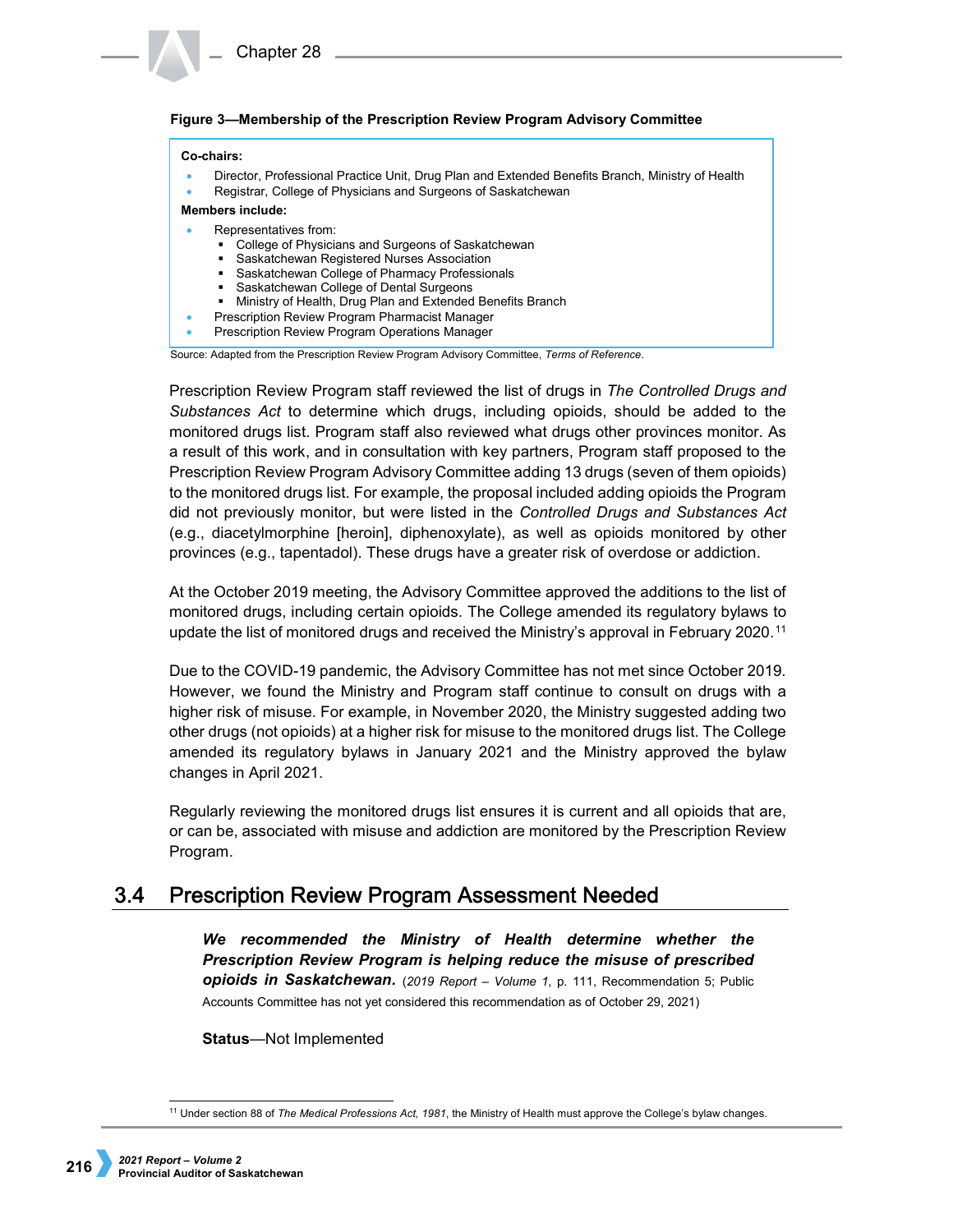The Ministry of Health has not yet assessed whether the Prescription Review Program helps reduce the misuse of prescribed opioids in Saskatchewan.

In October 2020, the Ministry drafted a business proposal to engage an external consultant for an independent evaluation of the Prescription Review Program in 2020–21. The proposal included potential areas for evaluation such as appropriate allocation of public funds; engagement of appropriate staff; current approach for identifying inappropriate prescribing; and frequency and content of Program reporting to the Ministry.

Because of the Ministry's involvement in the COVID-19 pandemic response, the Ministry postponed plans for an independent evaluation. Although, the Ministry intends to resume its work to engage an external consultant after the pandemic, it does not have a targeted date as of August 2021.

Conducting an independent evaluation of the Program would help the Ministry determine whether the Program achieves its purpose in reducing prescribed opioid misuse in Saskatchewan.

### $3.5$ Risk-Based Monitoring of Opioid Dispensing in Pharmacies **Needed**

*We recommended the Ministry of Health establish a risk-based approach to identify concerns in opioid dispensing in Saskatchewan pharmacies.* (*2019* 

*Report – Volume 1*, p. 102, Recommendation 3; Public Accounts Committee has not yet considered this recommendation as of October 29, 2021)

### **Status**—Not Implemented

The Ministry of Health has not yet determined how to better identify concerns with opioid dispensing in Saskatchewan pharmacies.

As noted in **Section 3.4**, the Ministry planned to rely on an external evaluation of the Prescription Review Program to help it establish a risk-based approach to identify concerns in opioid dispensing. This evaluation was expected to also include the role of pharmacies (see below). Planned areas of evaluation included:

- An environmental scan of practices in other jurisdictions (i.e., Canada, North America, and globally) to gauge good practice
- $\triangleright$  Research in monitoring opioid dispensing practices
- $\triangleright$  Identifying areas in the province with higher opioid dispensing volumes and locations at highest risk with respect to public safety
- $\blacktriangleright$  Identifying and auditing pharmacies with respect to opioid dispensing
- ▶ Collaborating with stakeholders (e.g., Prescription Review Program, Saskatchewan College of Pharmacy Professionals, other program partners) to develop and implement processes to establish and sustain the risk-based approach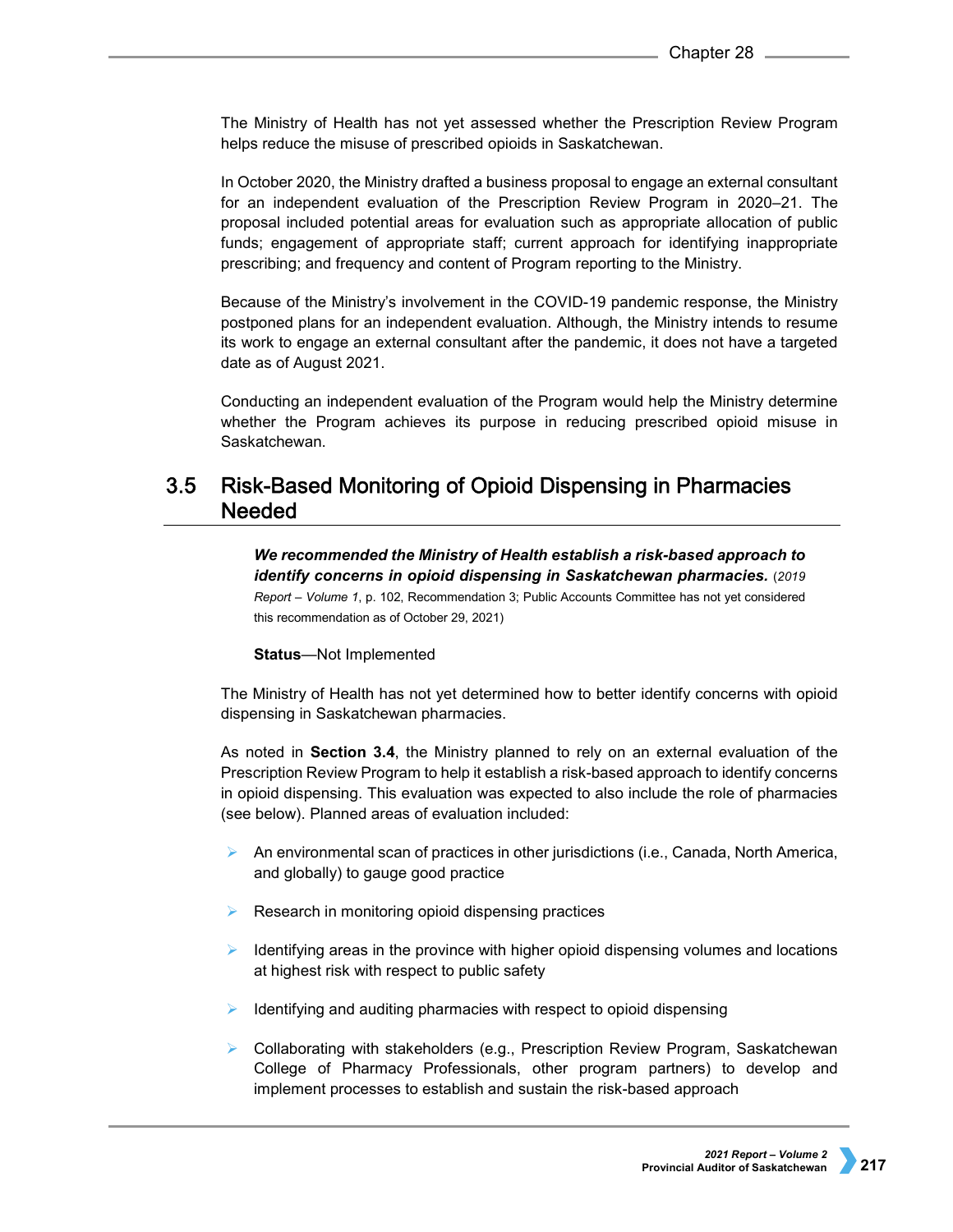Due to the COVID-19 pandemic, the Ministry postponed this work.

At present, Program staff continue to refer any potential cases of inappropriate pharmacist dispensing practices to the Saskatchewan College of Pharmacy Professionals. In 2020– 21, Program staff referred 23 pharmacists (2019–20: 13 pharmacists) with potentially inappropriate dispensing practices to the Saskatchewan College of Pharmacy Professionals. Saskatchewan has just over 1,700 pharmacists and 380 pharmacy technicians.[12](#page-7-0) At December 2020, 400 community pharmacies operated in the province.[13](#page-7-1)

Because the Ministry does not specifically collect and analyze data about dispensing practices in Saskatchewan's pharmacies, the Ministry does not know if any provincial pharmacies contribute to Saskatchewan's opioid crisis. Not having a risk-based process to consider whether pharmacies consistently and properly dispense opioids could lead to the Ministry missing potential opioid misuse, and opportunities to reduce misuse*.*

# **Close Monitoring of High-Risk Dispensing Practices**

Even through the Ministry of Health has not yet determined a strategy to systematically evaluate dispensing practices, it closely monitored prescribing and dispensing of opioids in specific circumstances when pharmacists extended opioid prescriptions for treating opioid dependence.

In April 2019, the Saskatchewan College of Pharmacy Professionals with support from the College of Physicians and Surgeons of Saskatchewan sought and received a six month exemption under section 56 of the *Controlled Drugs and Substance Act* from Health Canada.[14](#page-7-2) The exemption allowed pharmacists to refill prescriptions for methadone and buprenorphine/naloxone (to treat opioid dependency) under specific circumstances for patients of particular prescribers (who were no longer able to prescribe those opioids). In September 2019, Health Canada extended the exemption for an additional six months.

In March 2020 at the beginning of the COVID-19 pandemic in Canada, Health Canada issued a six month, nationwide exemption for pharmacists to extend prescriptions for controlled drugs (including opioids), to accept verbal extension or refills for prescriptions, and to deliver prescriptions for controlled drugs to patients' homes. In September 2020, Health Canada extended the exemption for one year until September 2021.[15](#page-7-3)

The Ministry of Health conducted monthly audits between April and June 2020 to assess whether any inappropriate pharmacist prescribing/dispensing practices occurred.<sup>[16](#page-7-4)</sup> The audits did not identify any significant concerns. As the Prescription Review Program has access to all dispensing data, it can identify any concerning dispensing activities through its day-to-day operations. Program staff indicated it has not found any concerning pharmacist dispensing practices during the Health Canada exemption periods.

<span id="page-7-0"></span> <sup>12</sup> Saskatchewan College of Pharmacy Professionals, *SCOPe newsletter*, March 2021, p. 8.

<sup>13</sup> Saskatchewan College of Pharmacy Professionals, *2020 Annual Report*, pp. 9–10.

<span id="page-7-2"></span><span id="page-7-1"></span><sup>14</sup> Under Section 56.1 of the *Controlled Drugs and Substance Act* pharmacists were exempt from certain provisions of the Act and its regulations when prescribing, selling, or providing a controlled substance to a patient or transferring a prescription for a controlled substance to a pharmacist in Canada.

<sup>&</sup>lt;sup>15</sup> Health Canada further extended this exemption as of October 1, 2021 to September 30, 2026.

<span id="page-7-4"></span><span id="page-7-3"></span><sup>16</sup> The monthly audits evaluated whether pharmacists extended prescriptions appropriately and provided appropriate direction of use for opioids. The Ministry also conducted audits between July and December 2020, but due to the COVID-19 pandemic, it has not yet reported the results.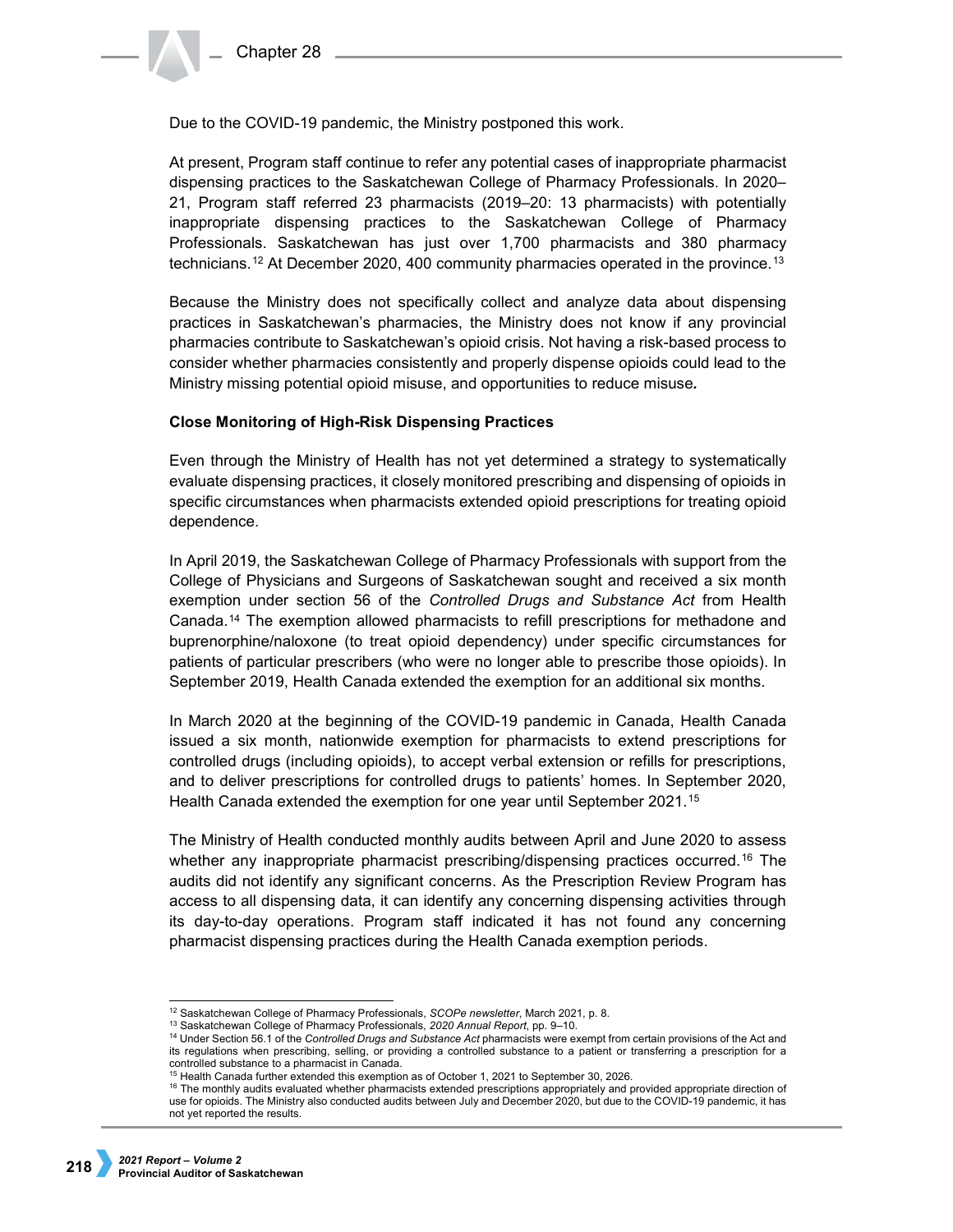### Some Access Given to Patient Information for Identifying  $3.6<sub>1</sub>$ **Inappropriate Prescribing and Dispensing Practices**

*We recommended the Ministry of Health give those responsible for monitoring inappropriate opioid prescribing a functional IT system useful in identifying potentially inappropriate prescribing practices and opioid misuse.* (*2019 Report – Volume 1*, p. 115, Recommendation 7; Public Accounts Committee has not yet considered this recommendation as of October 29, 2021)

# **Status**—Implemented

*We recommended the Ministry of Health give those responsible for monitoring inappropriate opioid prescribing access to necessary patient information.* (*2019 Report – Volume 1*, p. 112, Recommendation 6; Public Accounts Committee has not yet considered this recommendation as of October 29, 2021)

# **Status**—Partially Implemented

The Ministry of Health provided the Prescription Review Program with a functional IT system to help identify potentially inappropriate prescribing and dispensing practices, as well as opioid misuse. However, it still needs to provide the Program with necessary patient information for more efficient analysis.

In March 2019, during our initial audit, the Prescription Review Program began using a new Ministry-owned IT system to analyze data. However, at that time, the system was not fully functioning. By May 2019, Program staff indicated they were using the now fully-functioning IT system daily.

The new IT system provides more analytical functionality and reporting compared to the former IT system used by the Program. It provides reports identifying patients who receive more opioid prescriptions than others, physicians prescribing more opioids than others, and patients multi-doctoring (i.e., receiving similar opioid prescriptions from three or more prescribers in one month).

The new IT system contains data on opioid prescription information (e.g., patient name, prescriber name, quantity of opioids prescribed), but does not include other patient information stored in the provincial drug IT system and eHR Viewer. For example, the new IT system does not include directions for prescribed opioid use, opioid refill guidance, or urine drug-screening results. Program staff need this information to effectively interpret data to identify potentially inappropriate prescribing practices and opioid misuse. The Ministry began working with eHealth Saskatchewan to provide such data.

In spring 2019, the Ministry requested eHealth provide Program staff access to urine drugscreening results stored in eHR Viewer. Management indicated a data-sharing agreement is currently being drafted. However, this work has been delayed due to other priorities in the health sector, including the COVID-19 pandemic. eHealth plans to resume this work in fall 2021.